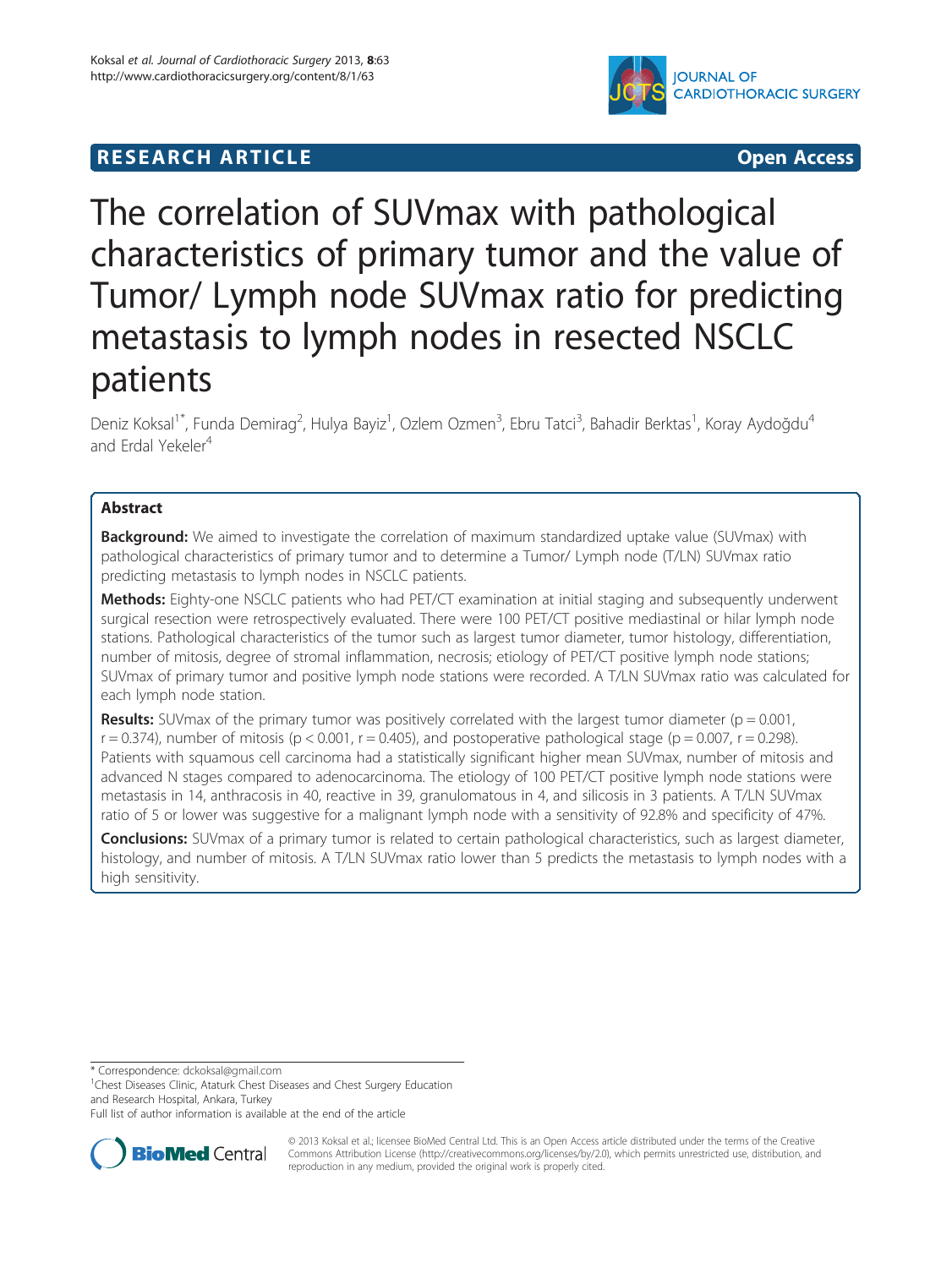## Background

Non-small cell lung cancer (NSCLC) is a heterogeneous group of carcinomas with different biological behaviors and prognoses. Histological classification and staging are critical in constituting a treatment strategy and predicting prognosis for NSCLC [[1](#page-6-0)]. [18 F]-2-fluoro-deoxy-D-glucose (FDG)-positron emission tomography (PET) is a metabolic imaging technique which has become an essential tool for staging of NSCLC patients. The integration of PET with computed tomography (PET/CT) provides an accurate anatomic localization and improved staging especially for mediastinal lymph nodes and occult distant metastases [[2,3](#page-6-0)]. It also provides prognostic information, monitors response to therapy and can be used to follow up patients after treatment [\[4\]](#page-6-0). The rationale for using FDG-PET in oncology is its ability to measure increased glucose metabolism of tumor cells. Elevated FDG uptake suggests that the lesions or tissues harbor tumor cells. The maximum standardized uptake value (SUVmax) greater than 2.5 is often used as a cut off value for malignancy. However it has been shown that there is a significant number of false positivity (due to inflammatory diseases) and false negativity (due to low-grade malignancies) in the evaluation of primary tumor [\[5](#page-6-0)]. The major reasons of false negative and false positive lymph nodes are microscopic metastasis beyond the spatial resolution of PET/CT and lymph node involvement by underlying inflammatory processes such as immune reaction due to the presence of lung tumor, obstructive pneumonia, anthracosis or granulomatous inflammation [\[6-8](#page-6-0)].

It is often assumed that FDG uptake is primarily within the malignant tumor cells, and SUVmax is a well known measure indicating the aggressiveness of tumor [[9](#page-6-0)[,10](#page-7-0)]. But other cellular components of such as normal parenchymal cells, atypical cells, inflammatory cells, fibroblasts, or hematopoietic progenitor cells may also uptake FDG. To the best of our knowledge, there is only one study investigating the correlation between SUVmax and specific cellular components of the tumor conducted in patients with resected stage 1 NSCLC. In that study the authors found that the cellular composition of the tumor was highly variable and there wasn't any correlation between a specific tumor cellular component and FDG activity  $|11|$ .

SUVmax of the primary tumor is a risk factor for occult mediastinal metastasis in clinical stage 1 NSCLC patients [[12-14](#page-7-0)]. The likelihood of lymph node metastasis increases with the increase of tumor SUVmax [[6,](#page-6-0)[15](#page-7-0)]. SUVmax of lymph node is also important for predicting metastasis, but false positivity is an important challenge [[6,7](#page-6-0)]. For this reason some authors claimed to use a higher SUVmax value instead of the traditional value of 2.5 in order to increase the accuracy for presence of metastasis [\[7](#page-6-0)].

In this study we aimed to investigate the correlation of tumor SUVmax value with largest tumor diameter, tumor histology, differentiation, number of mitosis, degree of stromal inflammation and necrosis, and to determine whether a T/LN SUVmax ratio can predict the presence of metastasis in mediastinal or hilar lymph nodes in NSCLC patients.

# **Methods**

#### Patients

Eighty-one chemotherapy and/or radiotherapy naive NSCLC patients with a PET/CT examination at the time of initial staging who subsequently underwent surgical resection were retrospectively evaluated. Among them 77 were male and 4 were female with a mean age of  $59.8 \pm 8$  years (range: 38-74). Fifty-five patients underwent lobectomy, 25 patients pneumonectomy and 1 patient wedge resection with complete ipsilateral hilar and mediastinal lymph node dissection. Pathological stage was determined according to 7th edition of TNM staging system [[1\]](#page-6-0). Demographic data of the patients, histopathological diagnosis, T and N stages are presented in Table [1](#page-2-0). This retrospective study was approved by Institutional Review Board Committee.

#### PET/CT imaging

PET/CT was carried out with an integrated PET/CT scanner (Siemens, Biograph-6- True Point) within the 30 days before the surgery in all of the patients. Patients were instructed to fast for at least 6 hours before the examination. After confirmation of a normal peripheral blood glucose level (<180 mg/dL), the patients received an intravenous injection of 145 μCi/kg (maximum 200 μCi) of FDG and rested for 60 minutes before the scan. Images were obtained from the base of skull to mid-thigh level. The SUVmax of the primary tumors and each suspicious lymph node stations were determined automatically by the software after delination of the region of interest on attenuation-corrected PET/CT images.

All PET/CT scans were reevaluated. SUVmax of the primary tumors and dissected mediastinal and hilar lymph node stations were noted. Lymph node stations were considered as positive if there was a FDG uptake higher than the surrounding mediastinal blood pool. The SUVmax value of positive lymph node stations were ranging between 1.57 and 24.75 (median: 3.15, mean ± SD: 3.57 ± 2.45). Tumor/ lymph node SUVmax (T/LN SUVmax = tumor SUVmax/ lymph node station SUVmax) ratio was calculated for each lymph node station.

#### Pathological evaluation

All prepared hematoxylin-eosin stained slides of each resected tumor and lymph nodes were re-evaluated by an experienced pulmonary pathologist blinded to PET/CT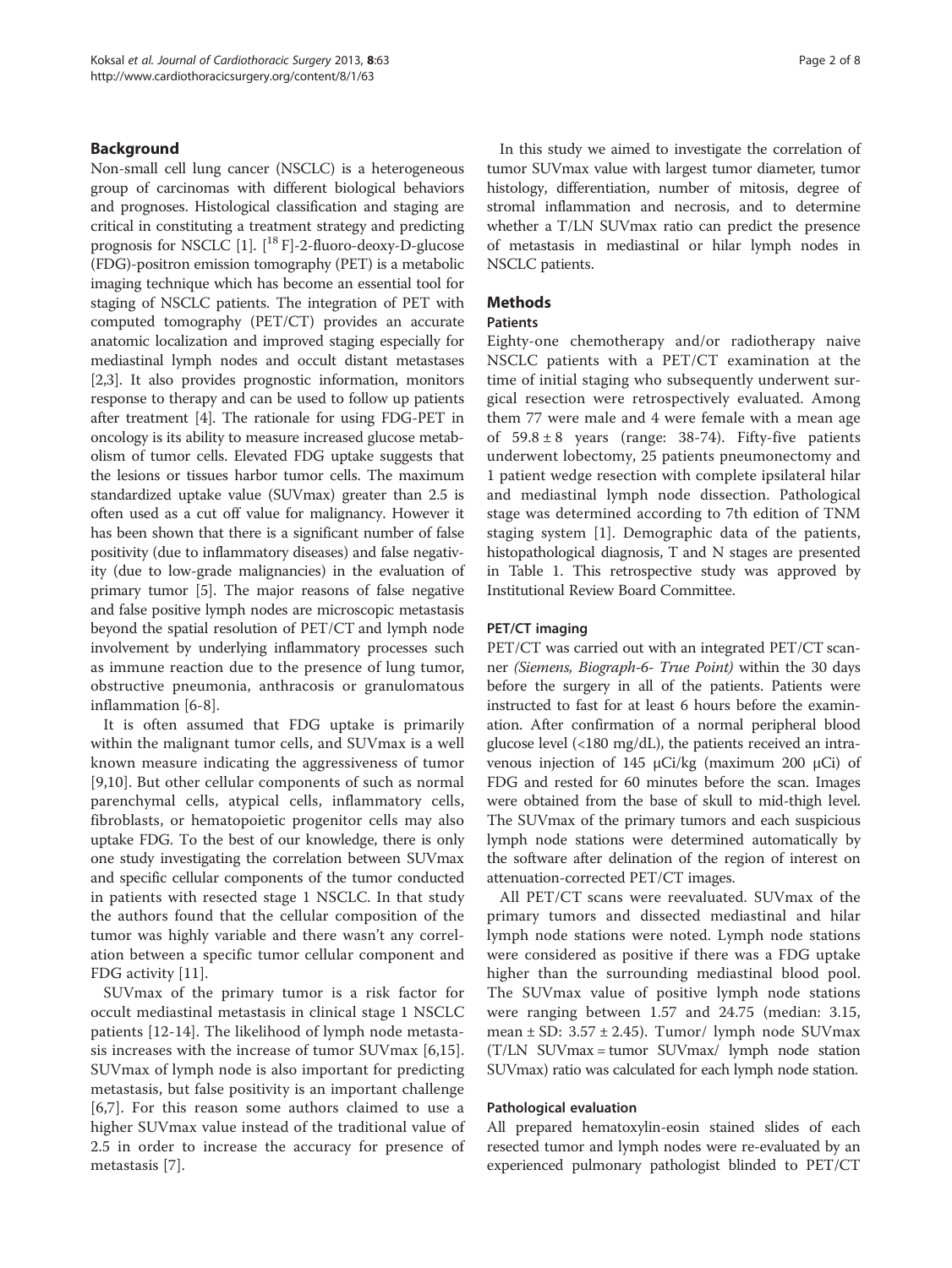<span id="page-2-0"></span>

| Characteristic                                 | Number of patients (%)      |  |
|------------------------------------------------|-----------------------------|--|
| Male/Female                                    | 77 male/4 female            |  |
| Mean age (years)                               | $59.8 \pm 8$ (range: 38-74) |  |
| Type of surgery                                |                             |  |
| Lobectomy + LND                                | 55 (67.9%)                  |  |
| Pneumonectomy + LND                            | 25 (30.9%)                  |  |
| Wedge resection + LND                          | $1(1.2\%)$                  |  |
| <b>Tumor histology</b>                         |                             |  |
| Adenocarcinoma                                 | 32 (39.5%)                  |  |
| Squamous cell carcinoma                        | 43 (53.1%)                  |  |
| Adenosquamous carcinoma                        | 4 (4.9%)                    |  |
| Pleomorphic carcinoma                          | 2(2.5%)                     |  |
| Adenocarcinoma classification                  |                             |  |
| Acinar predominant                             | 16 (50%)                    |  |
| Solid predominant                              | 9(28.1%)                    |  |
| Papillary predominant                          | $3(9.4\%)$                  |  |
| Lepidic predominant                            | $2(6.2\%)$                  |  |
| Minimally invasive mucinous                    | $2(6.2\%)$                  |  |
| Differentiation of squamous cell<br>carcinomas |                             |  |
| Well                                           | 26 (60.5%)                  |  |
| Moderate                                       | 15 (34.9%)                  |  |
| Poor                                           | 2 (4.6%)                    |  |
| <b>T</b> Stage                                 |                             |  |
| 1a                                             | $1(1.2\%)$                  |  |
| 1b                                             | 10 (12.3%)                  |  |
| 2a                                             | 28 (34.6%)                  |  |
| 2b                                             | 15 (18.6%)                  |  |
| 3                                              | 26 (32.1%)                  |  |
| 4                                              | $1(1.2\%)$                  |  |
| N Stage                                        |                             |  |
| 0                                              | 47 (58%)                    |  |
| 1                                              | 22 (27.2%)                  |  |
| 2                                              | 12 (14.8%)                  |  |
| <b>Stage</b>                                   |                             |  |
| IA                                             | 8 (9.9%)                    |  |
| ΙB                                             | 17 (21%)                    |  |
| IIА                                            | 17 (21%)                    |  |
| IIВ                                            | 21 (25.9%)                  |  |
| IIIA                                           | 18 (22.2%)                  |  |

results and other clinical data of the patients. The histological subtype and the largest primary tumor diameter were noted. Invasive adenocarcinomas (AC) were classified according to the new adenocarcinoma classification using the predominant histology in a tumor, as lepidic

predominant, acinar predominant, papillary predominant, micropapillary predominant, and solid predominant with mucin production [\[16\]](#page-7-0). The differentiation of squamous cell carcinomas (SCC) was noted. All of the slides of the tumor were evaluated for the number of mitosis, presence of necrosis, and stromal inflammation. Number of mitosis was counted in the 10 consecutive high power field without necrosis. Necrosis was graded as "0" if there wasn't any necrosis in all the slides, "1" if there was necrosis in only one slide, "2" if there was necrosis in two slides, and "3" if there was necrosis in more than two slides. Stromal inflammation was graded semi-quantitatively as mild, moderate, and severe.

Three hundred and thirty-four lymph node (mediastinal and hilar) stations from 81 patients were reevaluated for the presence of metastasis. The number of lymph nodes in each station was not noted. Interlobar and intrapulmonary lymph nodes were excluded. PET positive lymph node stations  $(n = 100)$  were investigated for the presence of reactive lymphoid proliferation, anthracosis, granulomatous reactions, and silicotic nodules [[17](#page-7-0)].

#### Statistical analysis

SPSS for windows release 19.0 package program was used to carry out the statistical analysis and construct figures. The descriptive analysis was expressed in terms of frequency, median, mean and standart deviation. Comparisons of ordinal parameters between different groups were performed by Chi-square test. Comparisons of continuous parameters between different groups were performed by nonparametric Mann Whitney-U and Kruskal-Wallis test. Spearman's rank correlation was performed to analyze the correlation between variables, such as SUVmax, largest tumor diameter, number of mitosis, degree of necrosis and stromal inflammation. Receiver operating characteristics (ROC) curve analysis was generated that maximized the sensitivity and the specificity and thus the accuracy for assessing a cut off value for T/LN SUVmax ratio. A p value less than 0.05 was considered to be statistically significant.

## Results

#### Evaluation of the primary tumor

The pathological characteristics and mean SUVmax of the tumors are shown in Table [2](#page-3-0). Mean diameter of the tumors were  $4.86 \pm 1.93$  cm (range: 1.5-10). Mean SUVmax of the tumors were 14.23 ± 7.23 (range: 2.23-38.76). Mean number of mitosis, median degree of necrosis and stromal inflammation were 27.9 ± 17.2 (range: 2-80), 1 (range: 0-3) and 2 (range: 1-3), respectively.

SUVmax of the tumors were positively correlated with the number of mitosis  $(p < 0.001, r = 0.405)$  (Figure [1](#page-3-0)). There was no correlation between the tumor SUVmax and degree of stromal inflammation  $(p = 0.381)$  or degree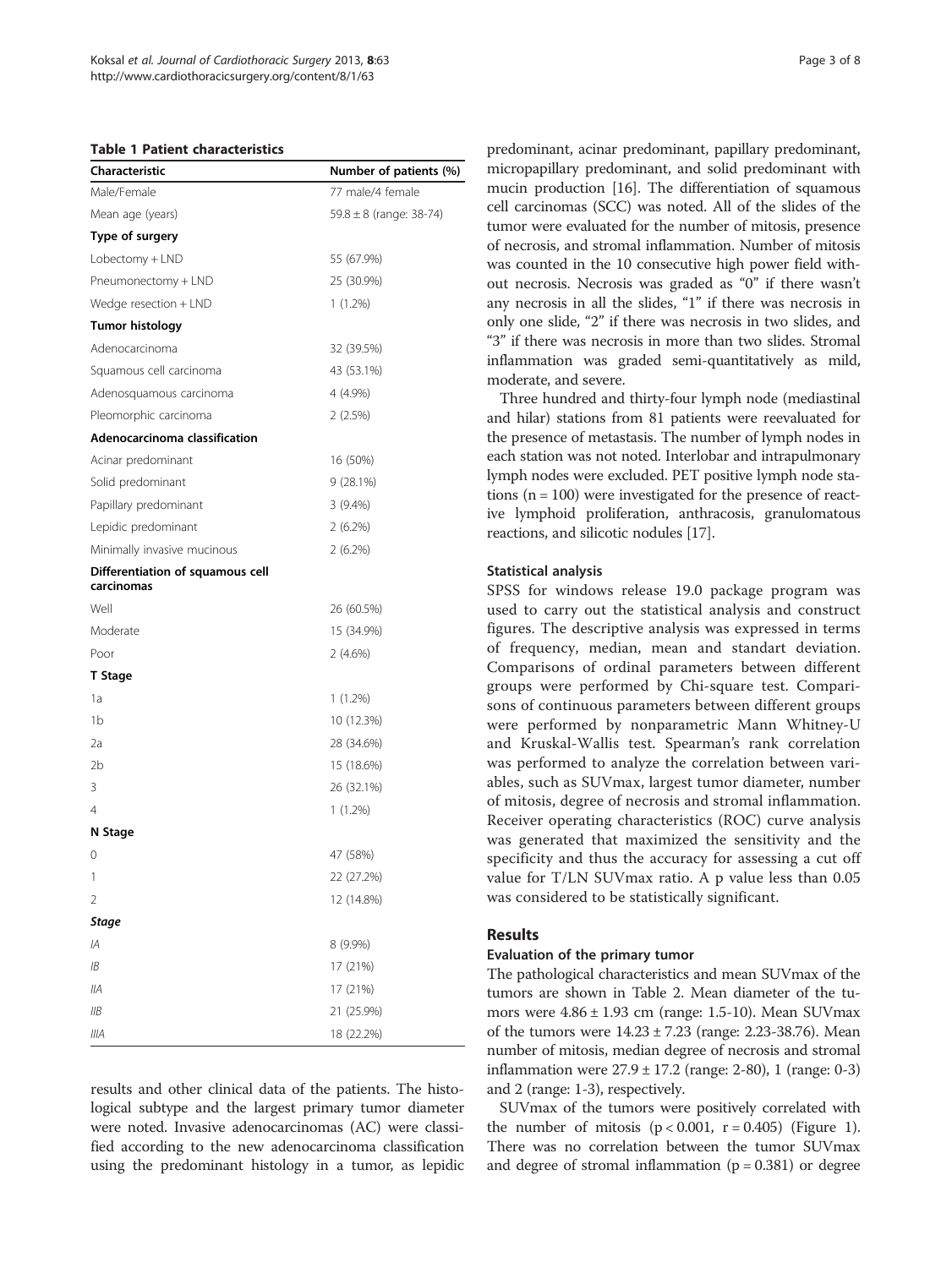<span id="page-3-0"></span>

|  |  |  |  | <b>Table 2 Tumor characteristics</b> |
|--|--|--|--|--------------------------------------|
|--|--|--|--|--------------------------------------|

| Characteristic                       |                                                |
|--------------------------------------|------------------------------------------------|
| Mean tumor diameter                  | $4.86 \pm 1.93$ cm (range: 1.5-10)             |
| Mean tumor SUVmax                    | $14.23 \pm 7.23$ (range: $2.23 \pm 38.76$ )    |
| Mean number of mitosis               | $24.91 \pm 17.18$ (range: 2-80),<br>Median: 21 |
| <b>Grade of necrosis</b>             |                                                |
| 0                                    | 27 (33.3%)                                     |
| 1                                    | 17 (21%)                                       |
| 2                                    | 12 (14.8%)                                     |
| 3                                    | 25 (30.9)                                      |
| Median grade of necrosis             | 1 (range: 0-3)                                 |
| Grade of stromal inflammation        |                                                |
| 1                                    | 32 (39.5%)                                     |
| 2                                    | 37 (45.7%)                                     |
| 3                                    | 12 (14.8%)                                     |
| Median grade of stromal inflammation | 2 (range: 1-3)                                 |

of necrosis ( $p = 0.834$ ). SUV max was positively correlated with the tumor diameter ( $p = 0.001$ ,  $r = 0.374$ ). The diameter of the tumors were positively correlated with the degree of necrosis ( $p < 0.001$ ,  $r = 0.521$ ).

The pathological stage of the disease was positively correlated with the tumor diameter ( $p < 0.001$ ,  $r = 0.503$ ), SUVmax ( $p = 0.007$ ,  $r = 0.298$ ), number of mitosis  $(p = 0.038, r = 0.231)$  and the degree of necrosis  $(p = 0.002, r = 0.039)$  $r = 0.335$ ). T stage was positively correlated with the tumor diameter ( $p < 0.001$ ,  $r = 0.725$ ), SUVmax ( $p = 0.005$ ,  $r = 0.309$ , number of mitosis ( $p = 0.048$ ,  $r = 0.220$ ) and the degree of necrosis ( $p < 0.001$ ,  $r = 0.412$ ). There was no correlation between the N stage and tumor SUVmax  $(p = 0.630)$ .



Tumor characteristics of AC and SCC were compared in Table 3. Two groups had a similar T stage  $(p = 0.25)$ . N stages were advanced in SCC  $(p = 0.017)$ . Tumor SUV max ( $p = 0.042$ ) and number of mitosis ( $p < 0.001$ ) were significantly higher in SCC. Tumor diameter was positively correlated with the SUVmax of the tumor both in the AC ( $p = 0.003$ ,  $r = 0.508$ ) and SCC patients  $(p = 0.002, r = 0.453)$ . We also compared the tumor SUVmax/ tumor diameter ratios in order to eliminate the effect of tumor diameter on SUVmax and showed that SCC had a significantly higher ratio ( $p = 0.006$ ).

According to the new AC classification, the study group consists of 16 acinary, 9 solid, 3 papillary, 2 lepidic, and 2 mucinous AC patients (Table [1](#page-2-0)). We only compared acinary AC with solid AC because of low number of cases in the last three groups (Table [4\)](#page-4-0). Mean tumor diameter  $(p = 0.014)$ , number of mitosis  $(p = 0.018)$  and grade of necrosis ( $p = 0.001$ ) were significantly higher in solid AC. Although the tumor SUVmax was higher in solid AC, it did not reach a statistical significance. We also compared the tumor SUVmax/ tumor diameter ratios and found no difference between acinary and solid AC ( $p = 0.73$ ).

The differentiation of SCC is shown in Table [1.](#page-2-0) There was no correlation between the differentiation of the tumor and SUV max ( $p = 0.61$ ), number of mitosis ( $p = 0.9$ ), degree of necrosis  $(p = 0.2)$ . Stromal inflammation was higher in poorly differentiated SCC ( $p = 0.03$ ,  $r = 0.31$ ).

#### Evaluation of the lymph nodes

A total of 334 mediastinal and hilar lymph node stations were evaluated. Among them, there were 100 lymph node stations showing higher FDG uptake than the surrounding mediastinal blood pool (SUVmax range: 1.57-24.75, median: 3.15, mean  $\pm$  SD: 3.57  $\pm$  2.45) on PET/CT. Fourteen (14%) of them were due to metastasis, 39 (39%) reactive, 40 (40%) anthracosis, 4 (4%) granulomatosis and 3 (3%) silicosis. All of the metastatic

| Table 3 The comparison of tumor characteristics of |  |  |
|----------------------------------------------------|--|--|
| adenocarcinomas and squamous cell carcinomas       |  |  |

|                                                    | Adenocarcinoma<br>$(n = 32)$ | Squamous cell<br>$Ca (n = 43)$ | р          |
|----------------------------------------------------|------------------------------|--------------------------------|------------|
| Tumor diameter (cm)<br>(mean $\pm$ SD)             | $4.9 + 2.2$                  | $4.7 + 1.6$                    | 0.93       |
| Tumor SUV max (mean $\pm$ SD)                      | $12.6 + 8.3$                 | $15 \pm 5.9$                   | $0.042*$   |
| Number of mitosis<br>$(mean \pm SD)$               | $16.12 \pm 12.03$            | $31.5 + 18.0$                  | $< 0.001*$ |
| Necrosis (median)                                  | 1                            | $\mathcal{P}$                  | 0.24       |
| Stromal inflammation<br>(median)                   | 2                            | 2                              | 0.08       |
| Tumor SUVmax/Tumor<br>diameter $P$ (mean $\pm$ SD) | $2.64 + 1.52$                | $3.50 + 1.71$                  | 0.006*     |

\*Statistically significant.

Þ In order to eliminate the effect of tumor diameter on the SUVmax values, we compare the tumor SUVmax value/ tumor diameter ratios.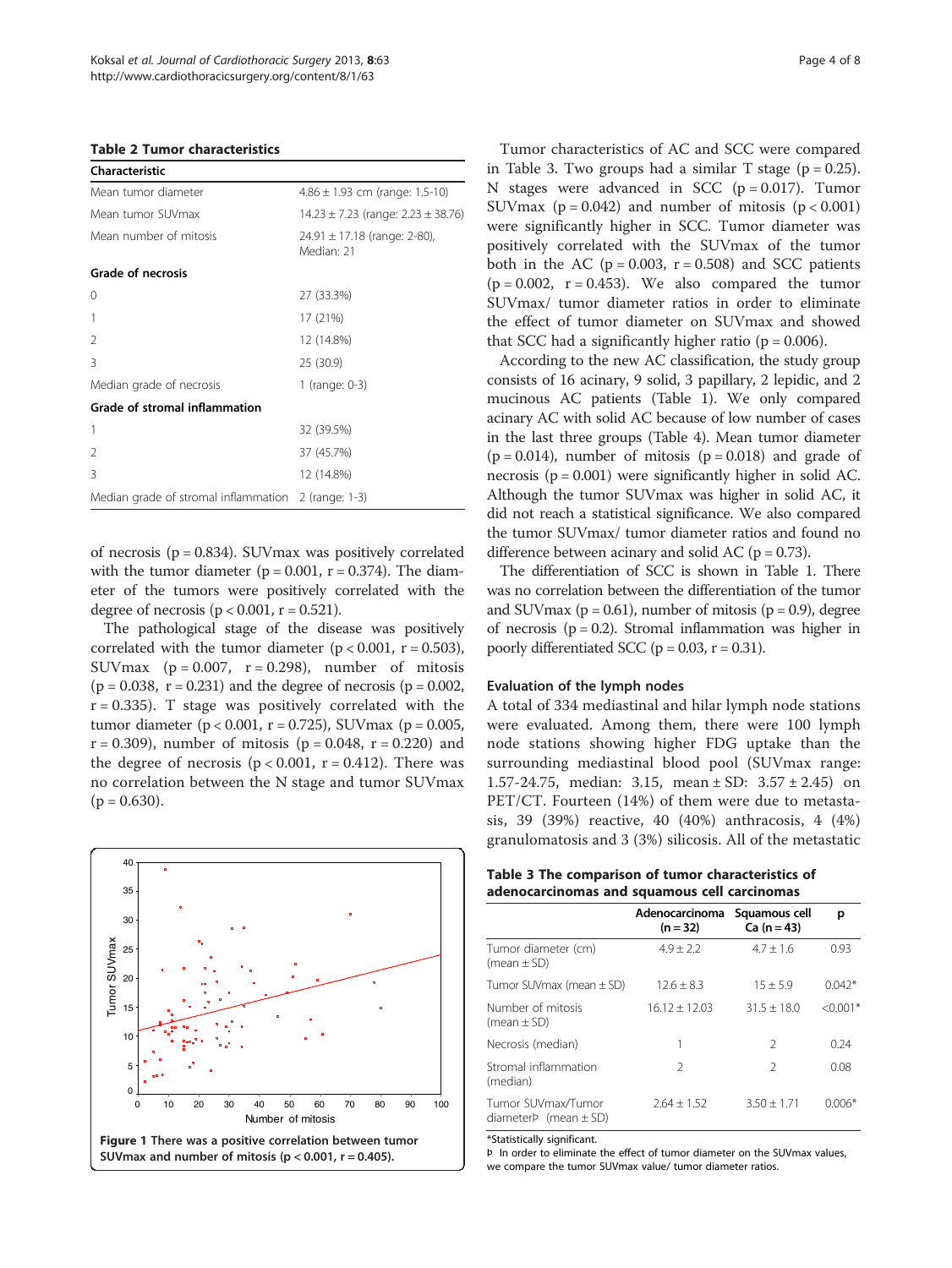<span id="page-4-0"></span>Table 4 The comparison of tumor characteristics of acinary and solid adenocarcinomas

|                                                 | Acinary<br>$(n = 16)$ | Solid<br>$(n = 9)$ | р        |
|-------------------------------------------------|-----------------------|--------------------|----------|
| Tumor diameter (cm) (mean $\pm$ SD)             | $4.7 + 1.8$           | $6.8 + 2.1$        | $0.014*$ |
| Tumor SUV max (mean $\pm$ SD)                   | $12.9 + 7.5$          | $16.7 + 8.1$       | 0.21     |
| Number of mitosis (mean $\pm$ SD)               | $12.8 + 7.1$          | $26.7 + 15.4$      | $0.018*$ |
| Necrosis (median)                               | 1                     | 2                  | $0.002*$ |
| Stromal inflammation (median)                   | $\mathcal{P}$         | $\mathcal{P}$      | 0.48     |
| Tumor SUVmax/Tumor diameter¥<br>(mean $\pm$ SD) | $7.90 + 1.49$         | $2.63 + 1.44$      | 0.73     |

\*Statistically significant.

¥ In order to eliminate the effect of tumor diameter on the SUVmax values, we compare the tumor SUVmax value/ tumor diameter ratios.

lymph node stations (10 mediastinal, 4 hilar) had a SUVmax  $\geq$ 2.5. Twenty-four patients (29.6%) had metastatic interlobar or intrapulmonary lymph nodes that could not be identified on PET/CT because of close relationship with the primary tumor.

PET/CT evaluation and the presence of metastasis in the mediastinal and hilar lymph node stations are shown in Table 5. The sensitivity, specificity, and accuracy of PET/CT for the staging of mediastinal and hilar lymph nodes were 63.6%, 72.4%, and 71.8% respectively. False positive and false negative lymph node ratios were 86% and 3.4%, respectively.

Metastatic and non-metastatic lymph node stations are compared in Table 6. Mean lymph node SUVmax was higher in the metastatic lymph nodes, but did not reach statistical significance ( $p = 0.06$ ). T/LN SUVmax ratios were significantly lower in the metastatic lymph nodes ( $p = 0.01$ ). The comparison of metastatic, anthracotic and reactive lymph nodes are seen in Table 7. Mean LN SUVmax ( $p = 0.04$ ) and T/LN SUVmax ratios ( $p = 0.02$ ) were significantly different among the groups. Mean LN SUVmax ( $p = 0.12$ ) and T/LN SUVmax ratios ( $p = 0.29$ ) of the anthracotic and reactive lymph nodes were similar. Metastatic lymph nodes had a significantly higher mean LN SUV $max$  ( $p = 0.018$ ) and significantly lower T/LN SUV $max$ ratios ( $p = 0.006$ ) compared to anthracotic LN. Mean LN SUVmax was higher in the metastatic lymph nodes compared to reactives but the difference did not reach to statistical significance ( $p = 0.15$ ). T/LN SUVmax ratios

Table 5 The PET/CT evaluation and presence of metastasis in mediastinal and hilar lymph node stations

| PET/CT    | Metastasis $(+)$ | Metastasis (-) | Total |  |
|-----------|------------------|----------------|-------|--|
| Positives | 14               | 86             | 100   |  |
| Negative  | 8                | 226            | 234   |  |
| Total     | 22               | 312            | 334   |  |

§A quantifiable SUVmax value is considered as positive.

-The sensitivity of PET/CT: 63.6%, the specificity of PET/CT: 72.4%.

-False positive lymph node ratio 86%, false negative lymph node ratio 3.4%.

|             |  | Table 6 The comparision of metastatic and non-metastatic |
|-------------|--|----------------------------------------------------------|
| lymph nodes |  |                                                          |

|                                                                                   | <b>Metastatic</b><br>$(n = 14)$ | Non-metastatic<br>$(n = 86)$ | р       |
|-----------------------------------------------------------------------------------|---------------------------------|------------------------------|---------|
| Tumor SUVmax                                                                      | $15.26 + 6.02$                  | $16.5 + 6.83$                | 0.49    |
| Lymph node SUVmax                                                                 | $5.35 + 5.72$                   | $3.28 + 1.19$                | 0.06    |
| T/LN SUVmax                                                                       | $3.73 + 1.49$                   | $5.66 + 3.32$                | $0.01*$ |
| $\mathbf{v} = \mathbf{v}$ . The second is the second of $\mathbf{v} = \mathbf{v}$ |                                 |                              |         |

\*Statistically significant.

were significantly lower ( $p = 0.034$ ) in the metastatic lymph nodes compared to reactive LN.

A T/LN SUVmax ratio of 5 or lower was suggestive for a malignant lymph node with a sensitivity of 92.8% and a specificity of  $47\%$  (p = 0.01) (Figure [2\)](#page-5-0).

#### **Discussion**

The present study revealed that SUVmax of the primary tumor is positively correlated with the largest tumor diameter, number of mitosis, and pathological stage of the disease. Mean SUVmax and number of mitosis were higher in SCC compared to AC. N stages were advanced in SCC. Reactive hyperplasia and anthracosis were the major etiologies for positive lymph nodes on PET/CT. A T/LN SUVmax ratio of 5 or lower was suggestive for a malignant lymph node with high sensitivity (92.8%) but low specificity (47%).

FDG activity in other words SUVmax measured on PET/CT is a semiquantitative value that indicates the degree of glucose uptake in a lesion. The exact mechanism of FDG uptake remains unknown. Most lung cancers accumulate FDG preferentially that SUVmax may vary widely [\[11,18](#page-7-0)]. SUVmax of a tumor is a product of several fundamental factors including glucose metabolism and the type/number of cells present in the tumor. Higher SUVmax may be a result of either higher mitotic activity of tumor cells or higher number of inflammatory cells (lymphocytes, macrophages) that competitively uptake FDG-glucose. Alternatively, there may be a large number of tumor cells with low metabolic activity or a low number of tumor cells with high metabolic activity [\[11\]](#page-7-0). In the present study, we found a positive correlation between tumor SUVmax and number of mitosis supporting the

Table 7 The comparision of metastatic, antracotic and reactive lymph nodes

|                   | Metastatic<br>$(n = 14)$ | Antracotic<br>$(n = 40)$                    | Reactive<br>$(n = 39)$ | р       |
|-------------------|--------------------------|---------------------------------------------|------------------------|---------|
| Tumor SUVmax      |                          | $15.26 + 6.02$ $16.28 + 6.95$ $17.0 + 7.24$ |                        | 0.78    |
| Lymph node SUVmax | $5.35 \pm 5.72$          | $2.98 + 0.86$                               | $3.36 + 1.09$ 0.04*    |         |
| T/LN SUVmax       | $3.73 \pm 1.49$          | $5.70 + 2.79$                               | $5.38 + 2.8$           | $0.02*$ |

\*Statistically significant.

-Tumor SUVmax, Lymph node SUVmax and T/LN SUVmax ratios were similar in antracotic and reactive lymph nodes ( $p > 0.05$ ).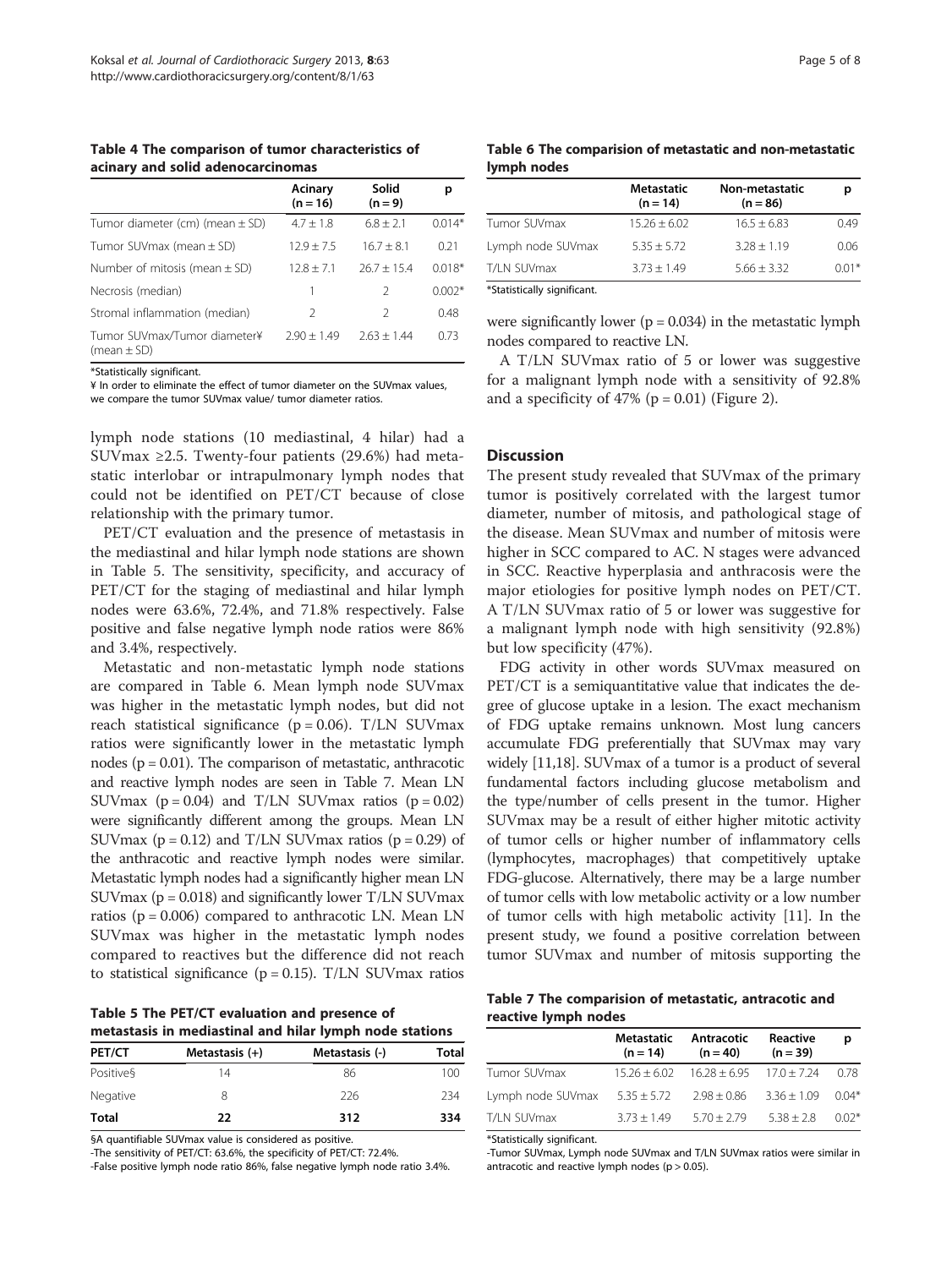<span id="page-5-0"></span>

role of higher mitotic activity in the mechanism of FDG uptake. There was no correlation between tumor SUVmax and the degree of stromal inflammation.

The tumor size and the presence of necrosis are other factors that affect the SUVmax of a tumor. Previous studies demonstrated the positive correlation between tumor diameter and SUVmax [[19-22\]](#page-7-0). The increase in the tumor diameter was also correlated with more glucose transporter-1 (Glut-1) expression on the surface of tumor cells, leading to increased FDG uptake [\[23](#page-7-0)]. In this study, the largest tumor diameter was positively correlated with SUVmax in AC, SCC and the whole study group. As expected, larger tumors were more necrotic. Contrary to the conventional wisdom that tumor necrosis dilutes standart uptake value, more necrosis was not associated with lower SUVmax. There was no correlation between SUVmax and the degree of necrosis. This condition can be explained by the fact that SUVmax is calculated from the highest FDG uptake regions of the tumor.

Consistent with the previous studies [\[6](#page-6-0),[19,21,22,24](#page-7-0)], this study revealed that SCC had higher SUVmax values compared to AC. This can be explained in two ways. First, SCCs are rapidly growing tumors with shorter doubling times, thus leading to higher levels of glucose metabolism [[18\]](#page-7-0). Second, the expression of Glut-1 is higher in SCCs. The localization of Glut-1 is also important in the uptake process of FDG. While Glut-1 is mainly located in cytoplasm of tumor cells in ACs, it is mainly located on cell membranes of tumor cells in SCCs. The cell membrane localization is more important in FDG uptake process [[25,26\]](#page-7-0).

Recently, a study investigating Glut-1 expression and FDG uptake in histological subtypes of pulmonary AC

documented that solid predominant ACs had a significantly higher Glut-1 expressions and SUVmax than those with other predominant histology [\[27](#page-7-0)]. In the present study, despite the fact that there are limited number of cases in AC subgroups, we compared solid predominant ACs  $(n = 9)$  with acinary predominant ACs  $(n = 16 \text{ cases})$ and found that the largest tumor diameters, number of mitosis, and the degree of necrosis were higher in solid ACs. Mean tumor SUVmax was also higher in solid predominant ACs but the difference did not reach statistical significance. All these findings supported the aggressive behavior of solid predominant ACs.

The relationship between tumor SUVmax and differentiation is conflicting in the literature. Some studies showed that tumor SUVmax was higher in poorly differentiated NSCLCs [\[22,28](#page-7-0)]. Another study found no correlation between SUVmax and the degree of differentiation in SCCs [[19](#page-7-0)]. In the present study, there was no relation between tumor SUVmax and differentiation in SCCs. But the degree of stromal inflammation was higher in poorly differentiated tumors.

Higher SUVmax of the primary tumor is found to be a strong predictor of lymphtic vessel invasion and lymph node metastasis in studies consisting resected early stage NSCLC patients [\[21,29\]](#page-7-0). In a study conducted on a small group of resected lung cancer patients, the authors investigated the correlation of SUVmax with the likelihood of lymph node metastasis and reported that, when the SUVmax of the primary tumor was greater than 12, the probability of lymph node metastasis was high, reaching 70%, irrespective of the degree of FDG activity in the lymph node stations [[6\]](#page-6-0). In the present study, tumor SUVmax was correlated with pathological T stage, disease stage, but not with N stage. Mean tumor SUVmax was not different in patients with and without metastatic lymph nodes (Table [6](#page-4-0)). Contrary to the current literature reporting AC histology as a risk factor for occult N2 lymph node metastasis [\[12,13](#page-7-0)], in this study N stages were advanced in SCCs that have higher SUVmax compared to ACs.

PET/CT is now regarded as the most accurate imaging modality in N-staging of lung cancer. However there are a significant number of false positivity and false negativity. The major reason for false negativity is microscopic metastasis beyond the spatial resolution of PET/CT. The major reasons for false positivity are lymph node involvement by underlying inflammatory disease (tuberculosis, histoplasmosis), lymphadenopathies secondary to obstructive pneumonia, immune reaction due to the presence of lung tumor, antracosis, and silicotic nodules [[6,8](#page-6-0)]. The major cause of false positivity may vary from region to region. In a study from Alabama, histoplasmosis infection was the most common cause of false positivity [\[7\]](#page-6-0). Silicosis has been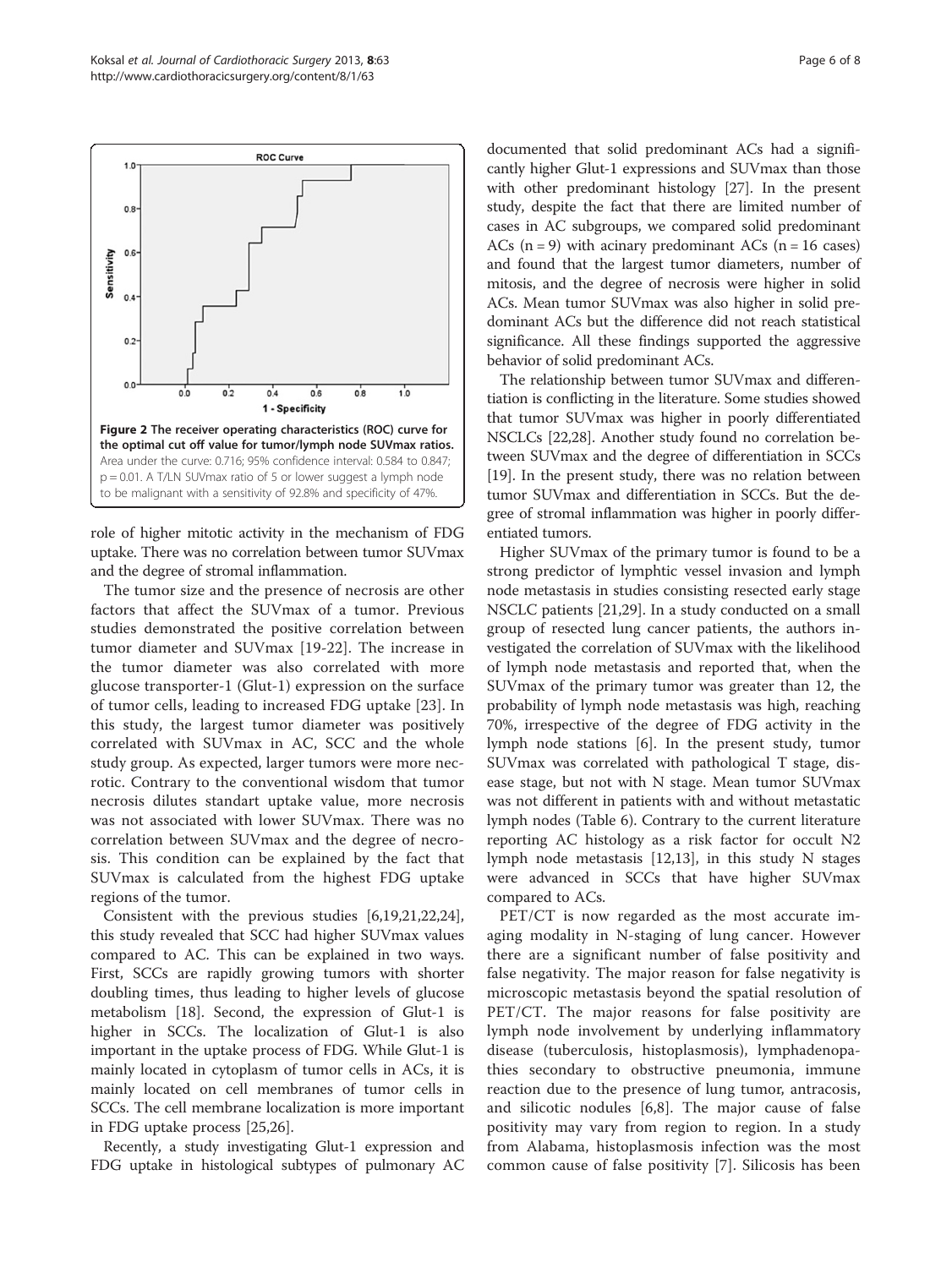<span id="page-6-0"></span>found to be a cause of false positivity in a study from Germany [[30](#page-7-0)]. In the present study, there were antracosis in 40% of the PET/CT positive lymph nodes probably due to the intensive indoor air pollution or biomass exposure. Granulomatous inflammation (4%) and silicosis (3%) was low.

In the present study, distinctively from the literature, we considered a lymph node station as positive if there was a FDG uptake higher than the surrounding mediastinal tissue, with regard to the idea that a tumor with low FDG activity might have a metastatic lymph node with low FDG activity. Thus we set a low threshold (any FDG uptake higher than the surrounding mediastinal blood pool) in order to avoid false negative lymph nodes and accept a higher incidence of false positives. All of the metastatic lymph nodes had a SUVmax higher than 2.5. The sensitivity (63.6%) and specificity (72.4%) of PET/CT was lower than the current literature due to the lower threshold we choose for PET/CT positivity.

In the present study we hypothesized that a T/LN SUVmax ratio could be a predictor of lymph node metastasis. This hypothesis was constituted based on the clinical observation that a cut off value of 2.5 for the prediction of metastasis is too low in countries where inflamatory reactions are more prevelant. Besides in clinical practice we realized that some tumors with low SUVmax values have metastatic lymph nodes after resection despite lower SUVmax values than 2.5 on PET/CT obtained before surgery. The present study favors this hypothesis. As demonstrated in Table [6](#page-4-0), while mean SUVmax values were not different between metastatic and non metastatic lymph nodes, T/LN ratios were significantly lower in metastatic ones. T/LN SUVmax ratios were similar in anthracotic and reactive lymph nodes. A T/LN SUVmax ratio of 5 or lower was suggestive for a malignant lymph node with high sensitivity but low specificity. Since this study is performed in a population where the prevalance of inflammatory disease is high, T/LN SUVmax ratios may show variations in different patient populations.

In the literature Cerfolio et al also determined a ratio of LN/T SUVmax as a universal predictor of lymph node metastasis in order to eliminate the variation of SUVmax among different PET scanners, and documented that when the ratio is 0.56 or greater, there is a 94% chance that the node is malignant [[31\]](#page-7-0).

There are some limitations of the present study. First it is a retrospective study with limited number of patients. The study population consists of patients who underwent surgery only that may cause a selection bias. Since all cases were early lung cancers who are candidates for curative surgery, the number of metastatic lymph nodes was low. Prospective studies including more lymph node stations are needed to examine the validation of a T/LN SUVmax ratio for prediction of metastasis.

#### **Conclusions**

In conclusion, SUVmax of a primary tumor is related to certain pathological characteristics, such as largest diameter, histology, and number of mitosis. A T/LN SUVmax ratio lower than 5 predicts the metastasis to lymph nodes with a high sensitivity.

#### **Abbreviations**

SUVmax: Maximum standardized uptake value; PET/CT: Positron emission tomography with computed tomography; T/LN: Tumor/ Lymph node; FDG: Fluoro-deoxy glucose; NSCLC: Non small cell lung cancer; AC: Adenocarcinoma; SCC: Squamous cell carcinoma.

#### Competing interests

All authors disclose that there is not any actual or potential conflict of interest including any financial, personal or other relationships with other people or organizations that could inappropriately influence (bias) their work.

#### Authors' contributions

DK designed the study, collected the data, interpret the results and draft the article. FD carried out the pathological evaluation. HB conceived of the study, and participated in its design and coordination and helped to draft the manuscript. OO carried out the interpretation of PET/CT imagings. ET carried out the interpretation of PET/CT imagings. BB participated in the design of the study and performed the statistical analysis. KA participated in the design of the study and coordination. EY participated in the design of the study and coordination. All authors read and approved the final manuscript.

#### Author details

<sup>1</sup>Chest Diseases Clinic, Ataturk Chest Diseases and Chest Surgery Education and Research Hospital, Ankara, Turkey. <sup>2</sup>Pathology Department, Ataturk Chest Diseases and Chest Surgery Education and Research Hospital, Ankara, Turkey. <sup>3</sup>Nuclear Medicine Department, Ataturk Chest Diseases and Chest Surgery Education and Research Hospital, Ankara, Turkey. <sup>4</sup>Chest Surgery Clinic Ataturk Chest Diseases and Chest Surgery Education and Research Hospital, Ankara, Turkey.

#### Received: 20 September 2012 Accepted: 26 March 2013 Published: 4 April 2013

#### References

- 1. Goldstraw P: International Association for the Study of Lung Cancer Staging Manual in Thoracic Oncology. 1st edition. Orange Park, FL: Editorial Rx Press; 2009.
- 2. Yang W, Fu Z, Yu J, Yuan S, Zhang B, Li D, Xing L, Zhao D, Mu D, Sun X, Fang Y, Huang Y, Li W: Value of PET/CT versus enhanced CT for locoregional lymph nodes in non-small cell lung cancer. Lung Cancer 2008, 61:35–43.
- 3. De Wever W, Vankan Y, Stroobants S, Verschakelen J: Detection of extrapulmonary lesions with integrated PET/CT in the staging of lung cancer. Eur Respir J 2007, 29:995–1002.
- 4. Ibeas P, Cantos B, Gasent JM, Rodriguez B, Provencio M: PET-CT in the staging and treatment of non-small-cell lung cancer. Clin Transl Oncol 2011, 13:368–77.
- 5. Rankin S: PET/CT for staging and monitoring non-small cell lung cancer. Cancer Imaging 2008, 8:s27–s31.
- 6. Nambu A, Kato S, Sato Y, Okuwaki H, Nishikawa K, Saito A, Matsumoto K, Ichikawa T, Araki T: Relationship between maximum standardized uptake value (SUVmax) of lung cancer and lymph node metastasis on FDG-PET. Ann Nucl Med 2008, 23:269–75.
- 7. Bryant AS, Cerfolio RJ, Klemm KM, Ojha B: Maximum standart uptake value of mediastinal lymph nodes on integrated FDG-PET-CT predicts pathology in patients with non-small cell lung cancer. Ann Thorac Surg 2006, 82:417–23.
- 8. Konishi J, Yamazaki K, Tsukamoto E, Tamaki N, Onodera Y, Otake T, Morikawa T, Kinoshita I, Dosaka-Akita H, Nishimura M: Mediastinal lymph node staging by FDG-PET in patients with non-small cell lung cancer: analysis of false-positive FDG-PET findings. Respiration 2003, 70:500–506.
- 9. Ohtsuka T, Nomori H, Watanabe K, Kaji M, Naruke T, Suemasu K, Uno K: Prognostic significance of (18 F) fluorodeoxyglucose uptake on positron